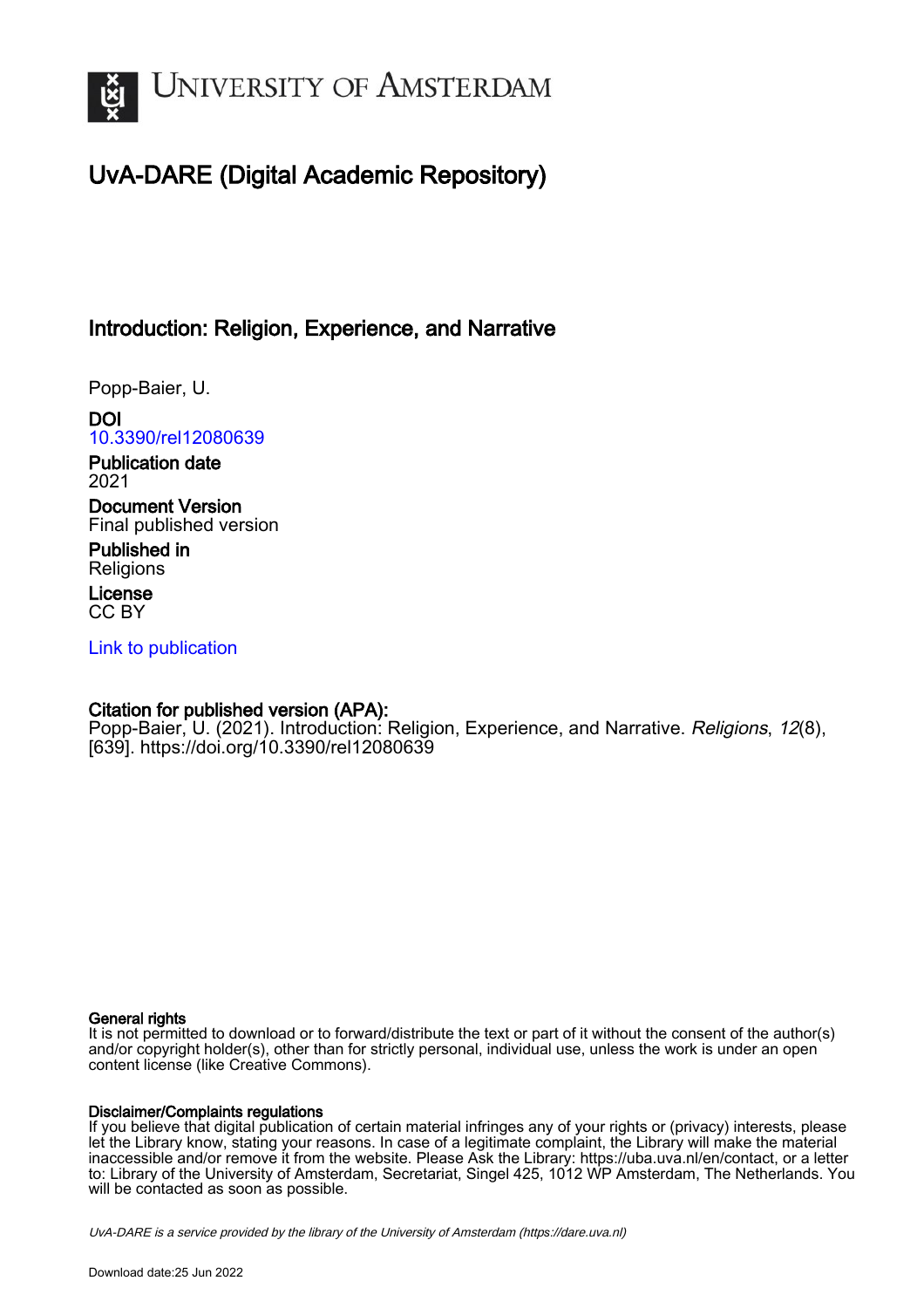



## *Editorial* **Introduction: Religion, Experience, and Narrative**

**Ulrike Popp-Baier**

Department of History, European Studies and Religious Studies, Faculty of Humanities, University of Amsterdam, 1000 BP Amsterdam, The Netherlands; U.L.Popp-Baier@uva.nl

At the end of his famous book *Major Trends in Jewish Mysticism*, Gershom Scholem points to the important role stories have played in Hasidism, the latest phase in Jewish Mysticism, and he closes his lectures with the following story:

When the Baal Shem had a difficult task before him, he would go to a certain place in the woods, light a fire and meditate in prayer—and what he had set out to perform was done. When a generation later the 'Maggid' of Meseritz was faced with the same task he would go to the same place in the woods and say: We can no longer light the fire, but we can still speak the prayers—and what he wanted done became reality. Again a generation later Rabbi Moshe Leib of Sassov had to perform this task. And he too went into the woods and said: We can no longer light a fire, nor do we know the secret meditations belonging to the prayer, but we do know the place in the woods to which it all belongs—and that must be sufficient; and sufficient it was. But when another generation had passed and Rabbi Israel of Rishin was called upon to perform the task, he sat down on his golden chair in his castle and said: We cannot light the fire, we cannot speak the prayers, we do not know the place, but we can tell the story of how it was done. And, the story-teller adds, the story which he told had the same effect as the actions of the other three. [\(Scholem](#page-5-0) [1941,](#page-5-0) p. 345)

Scholem himself wonders whether this anecdote symbolizes the decay of a great movement or reflects the transformation of all its values. In any case, he concludes that it reflects the position in which Jewish Mysticism finds itself [\(Scholem](#page-5-0) [1941,](#page-5-0) p. 345).

Even though it may be a bit far-fetched, I would like to relate this anecdote to the discussions across academic disciplines and professional fields on whether or how "narrative" matters—on whether or how the study of stories and of story-telling matters within these fields and disciplines.

A few decades ago, so-called narrative turns have taken place in the humanities and in the social sciences as well pointing to the importance and potential of addressing stories in a variety of research perspectives and to the methodological value of narrative analyses (e.g., [Mitchell](#page-5-1) [1981;](#page-5-1) [Bamberg](#page-5-2) [2007;](#page-5-2) [Brockmeier](#page-5-3) [2015\)](#page-5-3). It is therefore not surprising that these developments have also had an impact on the multidisciplinary field of religious studies, affecting in particular the study of religious experience or constellations of religion and experience.

Within the field of religious studies, there are two main conceptualizations of the relationship between "experience" and "narrative". The first one conceptualizes this relationship as "representation" such as in the Hasidic tale, where stories represent or replace actions that are no longer possible. The second one conceptualizes the relationship as an "entanglement" that precludes drawing clear boundaries between the two. In the framework of the Hasidic tale, one could argue that the stories could only have had the same effect as the actions, because they have (perhaps unnoticed) always already been there, because actions and stories have always already been twisted together and because stories have always played an important role before, during and after the performance of



**Citation:** Popp-Baier, Ulrike. 2021. Introduction: Religion, Experience, and Narrative. *Religions* 12: 639. <https://doi.org/10.3390/rel12080639>

Received: 18 July 2021 Accepted: 10 August 2021 Published: 13 August 2021

**Publisher's Note:** MDPI stays neutral with regard to jurisdictional claims in published maps and institutional affiliations.



**Copyright:** © 2021 by the author. Licensee MDPI, Basel, Switzerland. This article is an open access article distributed under the terms and conditions of the Creative Commons Attribution (CC BY) license (https:/[/](https://creativecommons.org/licenses/by/4.0/) [creativecommons.org/licenses/by/](https://creativecommons.org/licenses/by/4.0/)  $4.0/$ ).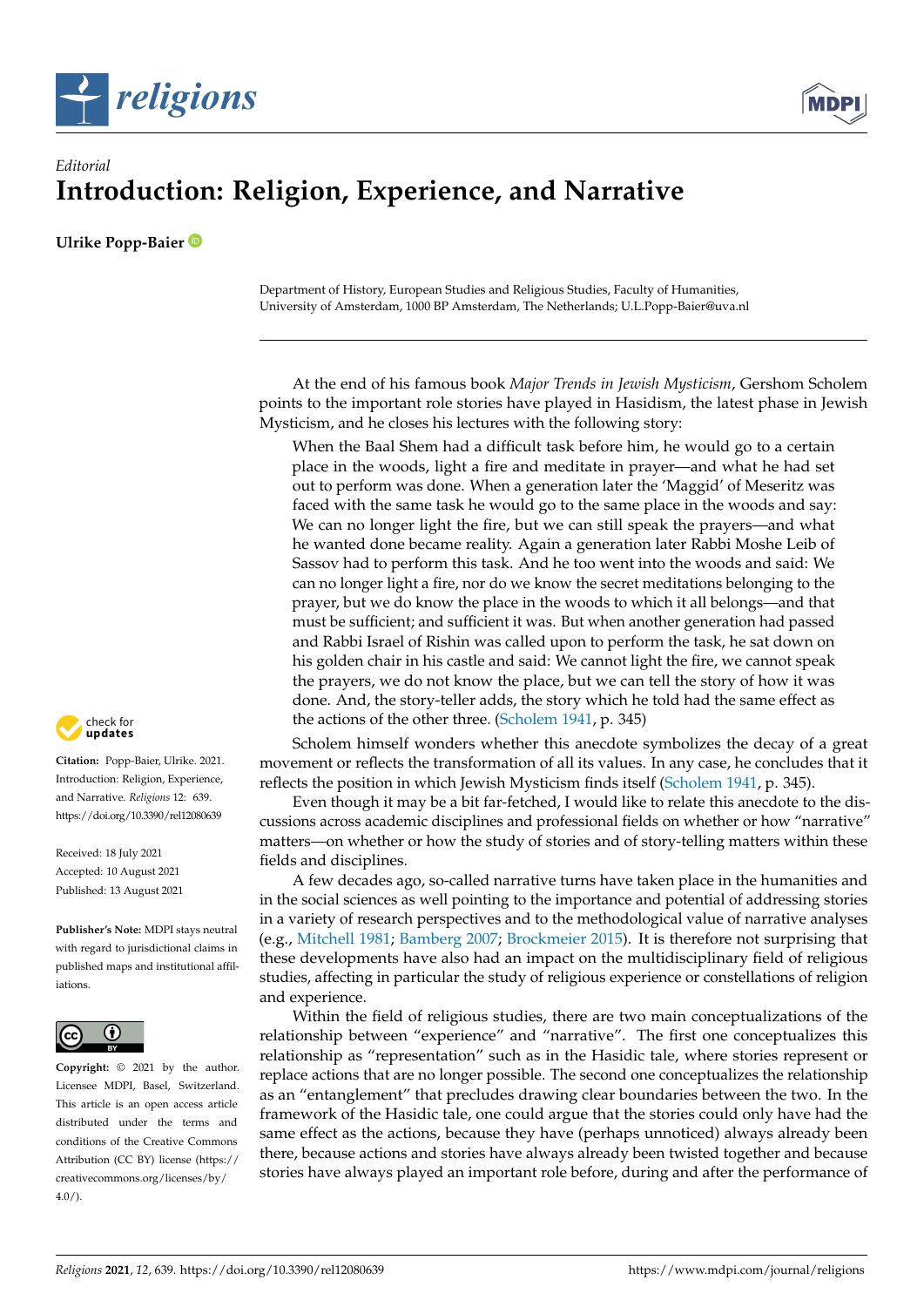the corresponding actions. I would like to exemplify the two conceptualizations with two texts, one written by David Yamane in 2000 and one written by Courtney Bender in 2007.

In his article *Narrative and Religious Experience*, [Yamane](#page-5-4) [\(2000\)](#page-5-4) makes a distinction between "experiencing" and "experience" and argues that we cannot study experiencing, but only how an experience is made meaningful after the fact. Yamane links his suggestion that we can study the "intersubjective articulation of experience", that we can study narratives, to a clear distinction between "experiences themselves" (something we cannot address and study) and the "expressions of experiences in language" (something we can address and study adequately with a narrative approach). [Bender](#page-5-5) [\(2007\)](#page-5-5), however, questions this pre-supposition in her article *Touching the Transcendent: Rethinking Religious Experience in the Sociological Study of Religion* and refers to research lines (including her own) that investigate how, for example, contemporary American religious/spiritual experiences are shaped by "communally prescribed narratives" and "embodied practices" and demonstrates with a case study not only how religious experiences can be viewed as "the sides of religious imaginary, of religious history, and of theology", but also how, for some contemporary mystics, telling the experience is, in some ways, experiencing it [\(Bender](#page-5-5) [2007,](#page-5-5) pp. 204, 207).

<span id="page-2-0"></span>I would like to align with Courtney Bender and argue that with regard to the study of religious experiences, "stories" or "narratives"[1](#page-5-6) are not adequately understood as linguistic representations of religious experiences in real life. Instead, they refer to aspects and dimensions of the very religious experiences themselves that could not be captured or addressed otherwise.

Philosophers such as Charles Taylor, Alasdair MacIntyre and Arthur Danto have pointed to the narrative resources of our self-understanding [\(Taylor](#page-5-7) [1989\)](#page-5-7), to a virtue ethics linked to the narrability of human life [\(MacIntyre](#page-5-8) [1981\)](#page-5-8) and to the necessity of narrative explanations in historiography [\(Danto](#page-5-9) [1965\)](#page-5-9). Narrative structure has come to be seen as inherent in our way of experiencing, acting and living. David [Carr](#page-5-10) [\(1991\)](#page-5-10), for example, argues that even most of our perceptions in everyday life are temporally and narratively structured. Listening to a melody or watching a neighbor coming home consists of a meaningful temporal configuration comprising at least a basic narrative structure such as a beginning–middle–end structure. More complex actions and experiences (such as to help, to offend, falling in love, becoming ill, etc.) definitely need an organizing theme, a so-called plot, in order to be experienced or recognized by the actor or experiencer as a meaningful configuration over time and space. As Paul [Ricoeur](#page-5-11) [\(1979\)](#page-5-11) has outlined, it is via narrative that we experience time as meaningful and it is this meaningful experience of time that provides the basic structure of our narratives. At the level of human actions or human consciousness, the act of emplotment synthesizes attention to the present with expectations for the future and memories of the past. The narratory principle that human beings perceive, think, remember, feel, imagine, act, experience and make moral choices according to narrative structures installs "narrative" as a "root metaphor" [\(Sarbin](#page-5-12) [1986\)](#page-5-12) for the construction and adoption of analytical perspectives, scientific models and methods in a huge variety of research areas.

One important perspective, model and method in this context is Dan McAdam's life -story approach to personal identity, which asserts that people living in modern societies function not only as actors performing social roles and as agents pursuing goals, but also as authors of their own biographies. As biographers, they are part of an ongoing story, provide their lives with unity and purpose over time by constructing from adolescence onwards internalized and evolving narratives of the self, complete stories with particular narrative tones and forms, images, ideological settings, nuclear scenes, more or less archetypal characters, themes and familiar plot lines [\(McAdams](#page-5-13) [1997,](#page-5-13) [2001,](#page-5-14) [2013\)](#page-5-15). This understanding of personal identity in particular as the narrative construction of a unity of the self across time and the related seminal analyses by McAdams and his colleagues inspired countless studies on the configurations of religion/spirituality and experience during the last few decades (e.g., [Lindgren](#page-5-16) [2004;](#page-5-16) [Belzen and Geels](#page-5-17) [2008;](#page-5-17) [Buitelaar and Zock](#page-5-18) [2013;](#page-5-18) [Schachter](#page-5-19) [and Ben Hur](#page-5-19) [2019\)](#page-5-19).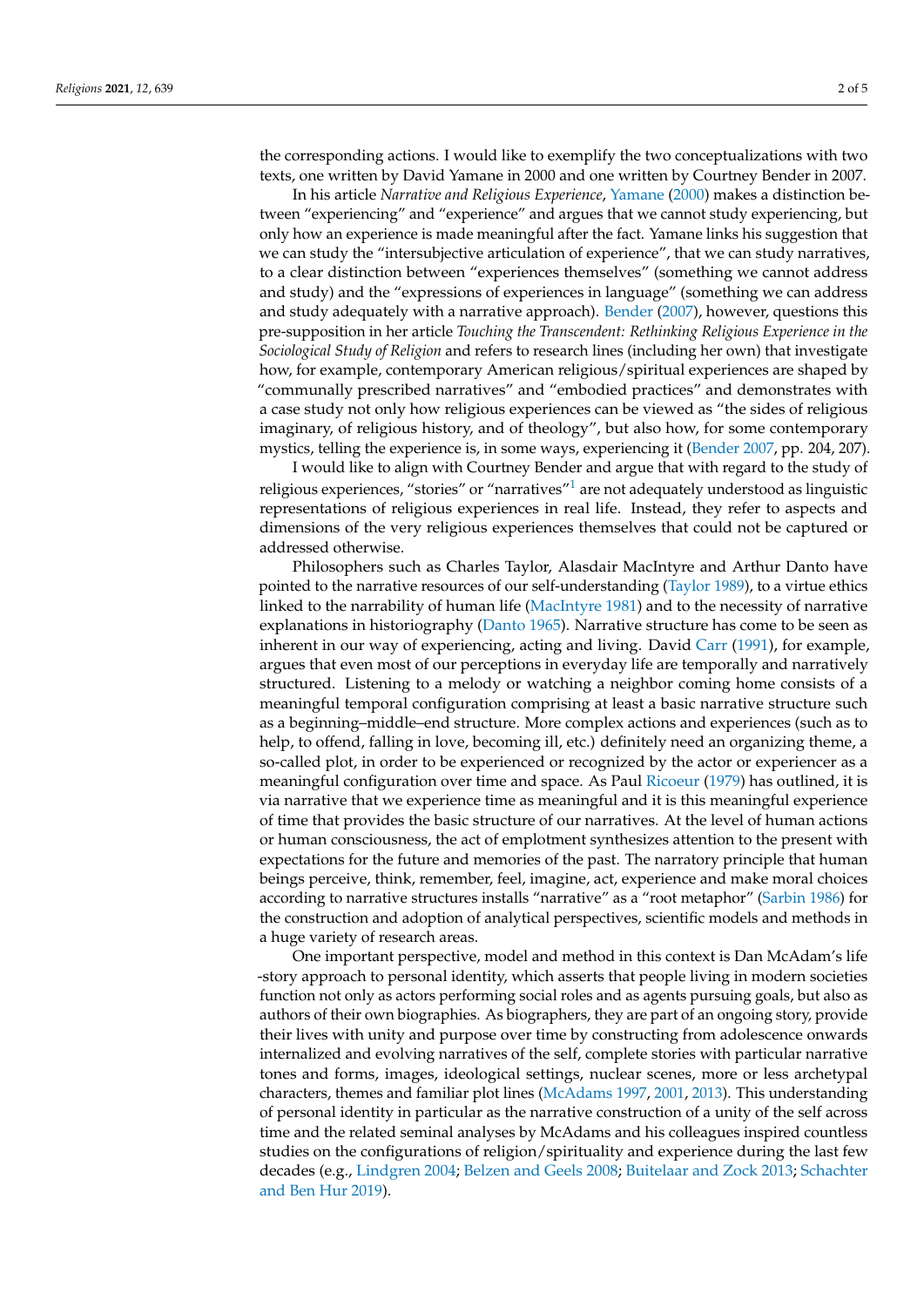The contributions to this Special Issue are quite diverse. They cover subjects reaching from Middle Bengali texts to narratives about the haji from Moroccan-Dutch women in the Netherlands, to answers to a survey about Neo-Shamanism in the UK, to online conversations with a young person in the US who identifies with a music mixing console, to theoretical considerations with regard to a shapeshifting self, to considerations about the compatibility of synchronic and diachronic dispositions in an individual's life. What they all have in common, is the following: They all contribute to the discussion and further elaboration of narrative approaches to religious experiences that understand experiences as essentially entangled with stories and stories essentially entangled with experiences.

Stephanie Shea's research concerns the online community of a subculture of people who identify as not human, either entirely or partially. These *Otherkin* relate their identity among others—to mythological creatures, fantastic characters, animals, plants or even machines. Shea presents in her article the analysis of the narrative of the *Machinekin* Neve, who identifies as a music mixing console (*Exploring Other-Than-Human Identity: Religious Experiences in the Life-Story of a Machinekin*). The case study is based on an online Awakening story Neve shared some years ago with the author and on an online semi-structured life-story interview. With regard to the theoretical framework for this research, Shea refers to Dan McAdams' life-story approach and analyzes Neve's identity as a narrative identity by focusing on the main features of a life story, providing a sense of unity for the autobiographical author (e.g., [McAdams](#page-5-13) [1997\)](#page-5-13). Shea demonstrates how in Neve's narrative, crucial experiences in life and key issues concerning his struggling with autism, their identification as transgender and Neve's identification as Machinekin are related to each other in a meaningful way. She outlines how the ideological setting of Neve's life story in particular provides Neve's life with unity and purpose. A firm belief that God has purposefully created him related to an evolving liberal Gnostic Catholicism and a belief in spiritual energy that "flows through every atom in existence" can be interpreted as essential contributions to Neve's narrative identity.

Carolina Ivanescu and Sterre Berentzen's article also demonstrates the value of McAdams' life-story approach for the analysis of storied experiences in the field of religious studies (*Becoming a Shaman: Narratives of Apprenticeship and Initiation in Contemporary Shamanism*). Their research for this article addresses contemporary people in the UK who define themselves as shamans. Based on a survey with shamans who are active online, the authors applied a narrative analysis to the storied answers to some of the open essay questions of the survey. This narrative analysis uses some coding schemes life-narrative researchers have developed and validated during the last few decades and Gerhard Mayer's ten elements of the shamanic myth. With this two-fold comparative narrative analysis, the authors reveal how the respondents include the features of their becoming a shaman into their evolving life stories and they identify some shamanic tropes that still inform the experiences and self-narratives of contemporary shamans. The self-narratives articulate intriguing combinations of tradition and innovation in the way agency has been lost, regained and mastered in journeying through a universe populated by non-human, human and beyond-human beings related to a "new understanding of one's role in relationship to forces such as spirits, humans, plants, nature, animals, but also a generic and abstract humanity".

In her article, Marjo Buitelaar analyzes second-generation Moroccan-Dutch female pilgrims' stories about their pilgrimage to Mecca (*Rearticulating the Conventions of Hajj Storytelling: Second Generation Moroccan-Dutch Female Pilgrims' Multi-Voiced Narratives about the Pilgrimage to Mecca*). For these analyses, Buitelaar adopts a dialogical approach by focusing on the dialogues that the women engage in in their storytelling with a multiplicity of personal and collective voices that also shape their expectations and experiences in their daily lives. This approach allows Buitelaar to analyze a specific constellation of intersecting norms, values and discursive traditions that have shaped the haji experiences and the stories about them including, among other things, incorporated norms about hygiene and privacy, values such as personal meaning-making and spiritual development, and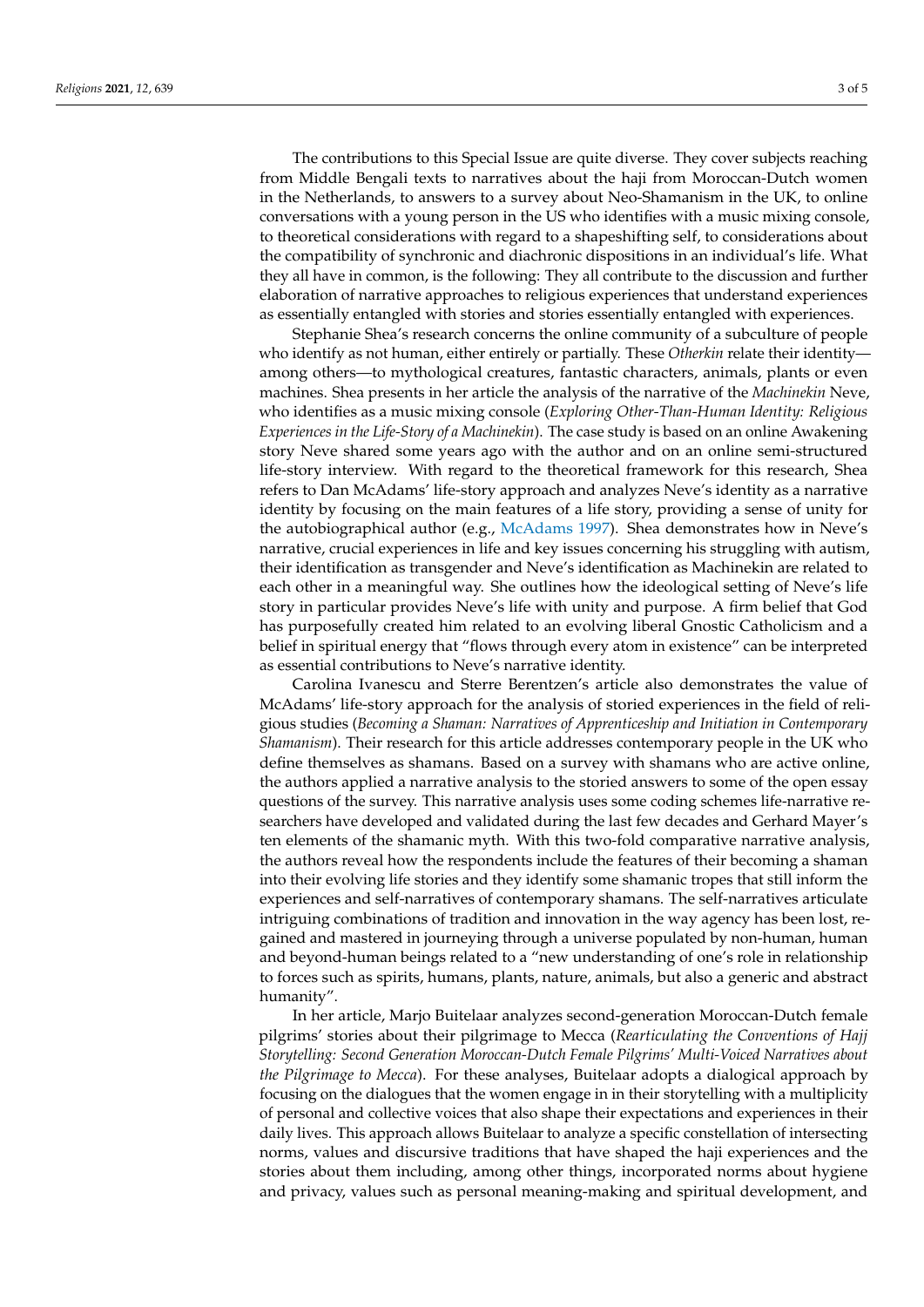resonances with an Islamic reformist discourse and with a cultural discourse about an authentic self. Buitelar's understanding of these stories as co-authored and multi-voiced also allows questions to be raised about the possible "ineffability" of some experiences during the hajj (e.g., sexual harassment) as the result of power structures. These power structures are effective through the present and imagined audiences of the stories imposing rules with regard to the speakable and the unspeakable.

The only literary-historical contribution to this Special Issue is Robert Czyżykowski's analysis of a Middle Bengali text written approximately at the beginning of the 18th century (*The Mystical World of the Body in the Bengali Tantric Work Nigu¯d. harthaprak ¯ a´s¯ avali ¯* ). According to the author, the analyzed work is a fine example of a fusion of various tantric, yogic and bhakti elements containing fascinating descriptions of imaginary landscapes with subtle yogic bodily arteries, gates, ponds and landing spots. It is about the experience of the divine presence and the whole cosmos in one's body, including, among others, the elements of travelling through one's own body by use of the nets of internal arteries of rivers and meeting various figures or exploring various internal places such as villages, ponds or crossings. The text can be understood as a "visionary guidebook" for these experiences of the divinity in the human body on various levels, stressing the fluidity and the bliss of these experiences. The author understands all the religious symbols and metaphors in the work as based on the human body and refers in this context to Victor Turner's general claim that the human organism and its crucial experiences are the *fons et origo* of all classifications. However, here, we could also argue that these experiences are entangled in the respective images and narratives.

The aim of Sonnenschein's and Lindgren's theoretical article is to contribute to and expand our understanding of radicalization through the lens of narrative psychology in general and narrative identity theory, in particular by introducing a new perspective on the concept (*The Shapeshifting Self: Narrative Pathways into Political Violence*). They emphasize the importance of narratives in the dynamic exchange between context and mind for constructing, structuring, and maintaining realities. Individuals and groups refer continuously to stories for meaning-making and define and redefine their identities in this way. The authors suggest that, in some cases, these ceaseless processes eventuate in what they define as the *Shapeshifting Self* by coherently fusing stories of personal loss, rupture or trauma together with national stories or stories of social movements about sociopolitical violent engagement due to grievances on a societal level (injustice, domination, poverty, persecution). The active engagement of individuals in political violence may be the end-product of processes of meaning-making, adaption and coping, in which people internalize master narratives into a meaningful reconstruction of the self after negative life experiences. These narratives may also be informed by religious meaning-systems (as the authors demonstrate for the *Jewish-Israeli context*) and serve as the "arch-story" of the *Shapeshifting Self.*

The last contribution to our Special Issue challenges the concept of narrative identity as developed by Alasdair [MacIntyre](#page-5-8) [\(1981\)](#page-5-8) and Dan [McAdams](#page-5-13) [\(1997\)](#page-5-13) and critiqued by Galen [Strawson](#page-5-20) [\(2004\)](#page-5-20). Eunil David Cho explores in his article *Do We All Live Story-Shaped Lives? Narrative Identity, Episodic Life, and Religious Experiences* Strawson's two-fold critique against the psychological narrativity thesis (people live a storied life and develop a narrative identity) and against the ethical narrativity thesis (a narrative outlook on one's own life is a prerequisite for a good life) and gives an outline of Strawson's alternative approach, the descriptive and normative episodic life thesis (people can have episodic self-experiences only and a storied life is not necessary for living a good life). Cho points to the strengths and weaknesses of a narrative or an episodic perspective on the self and personal identity and suggests a combination of the two approaches. According to Cho, episodic senses of the self and diachronic-narrative perspectives on the self "are not mutually exclusive in an individual's life, but . . . individuals may at different points in life experience their lives in one manner or another". In this context, the author presents a case study in order to demonstrate how religious experiences can bring about narrative unity out of a fragmented episodic self. The case study consists of an analysis of Leo Tolstoy's autobiographical